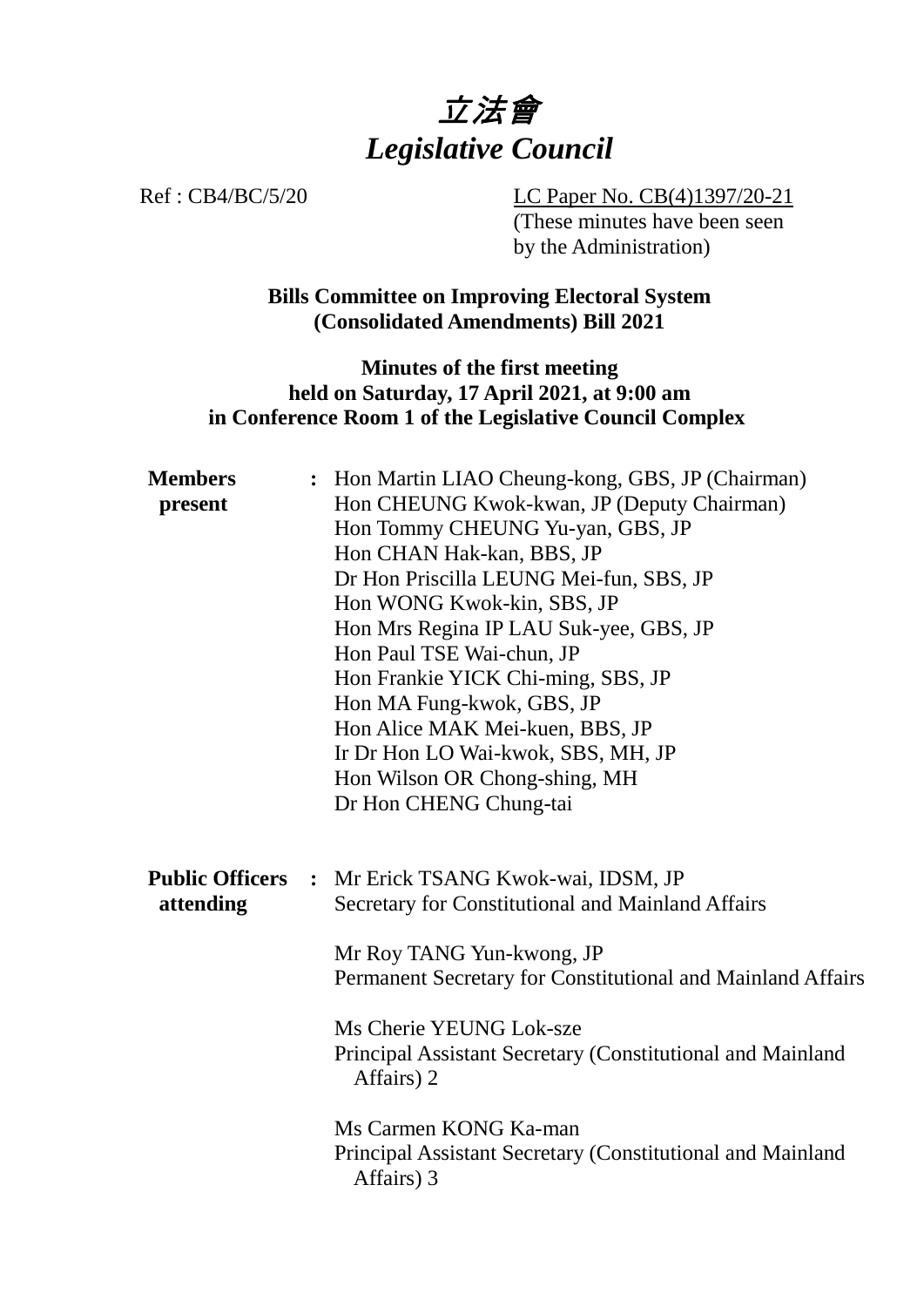|                               | Mr Llewellyn MUI Kei-fat<br>Law Officer (Special Duties) (Acting)<br>Department of Justice |
|-------------------------------|--------------------------------------------------------------------------------------------|
|                               | Mr Lawrence PENG Si-yun<br>Deputy Law Draftsman III<br>Department of Justice               |
|                               | Mr Peter SZE Chun-fai<br><b>Senior Assistant Law Draftsman</b><br>Department of Justice    |
|                               | Mr Wallance NG Long-ting<br><b>Government Counsel</b><br>Department of Justice             |
|                               | Miss Celia HO Wai-kwan<br><b>Government Counsel</b><br>Department of Justice               |
| <b>Clerk</b> in<br>attendance | $:$ Ms Joanne MAK<br>Chief Council Secretary (4) 7                                         |
| <b>Staff in</b><br>attendance | : Mr Bonny LOO<br>Senior Assistant Legal Adviser 3                                         |
|                               | Ms Clara WONG<br><b>Assistant Legal Adviser 4</b>                                          |
|                               | Mr Raymond SEZTO<br>Senior Council Secretary (4) 6                                         |
|                               | Mr Dennis HO<br>Senior Council Secretary (4) 7                                             |
|                               | Ms Louisa YU<br>Legislative Assistant (4) 7                                                |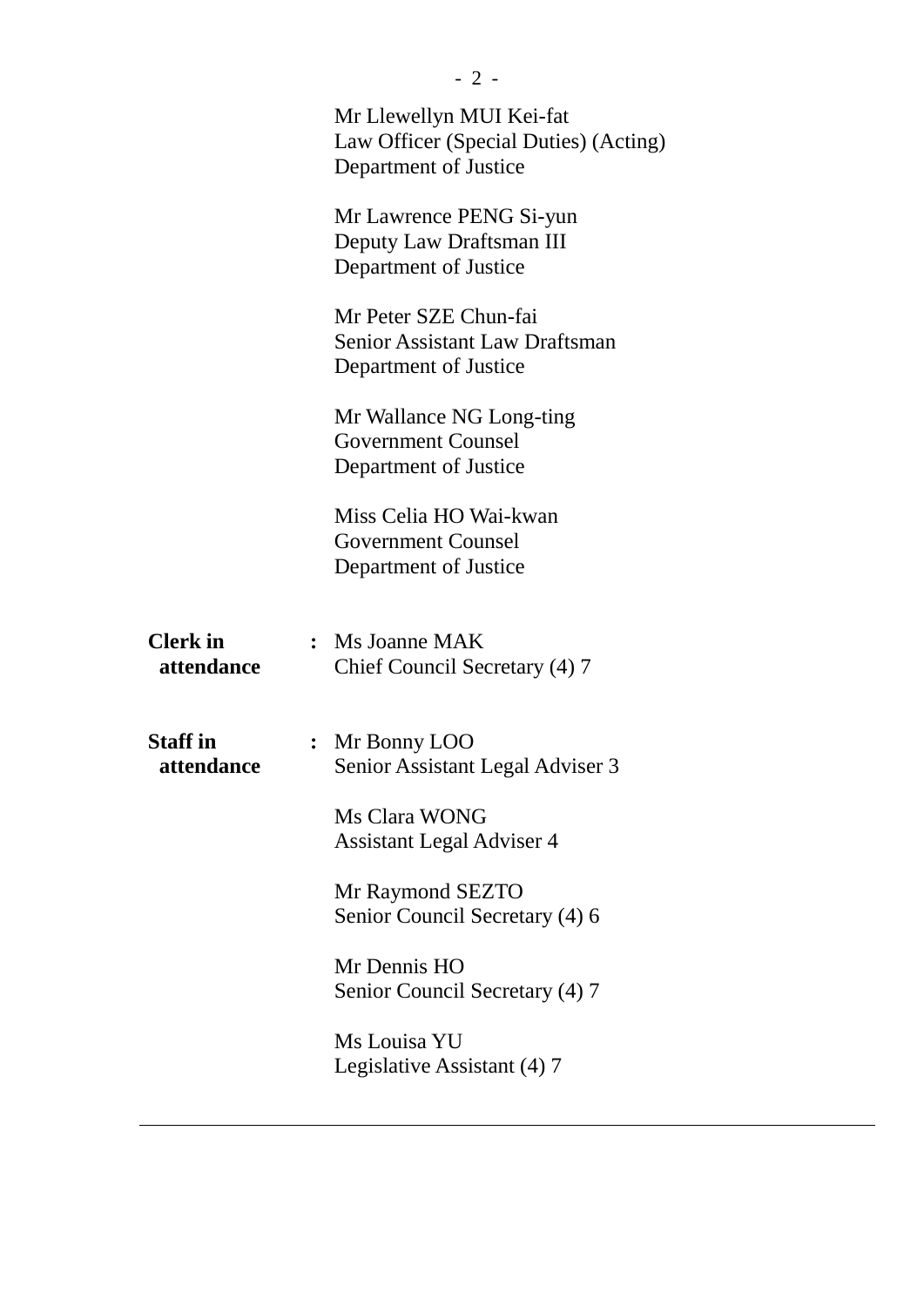Action

## **I. Meeting with the Administration**

[File Ref.: CMAB C1/30/5/5, LC Paper Nos. CB(4)444/20-21, LS65/20-21, CB(4)814/20-21(01) and (02)]

1. The Bills Committee deliberated (index of proceedings attached at **Annex I**). The Bills Committee commenced clause-by-clause examination of the Bill in the second half of this meeting. The opening speech delivered by the Chairman is at **Annex II**.

## Declaration of interest

2. Mr Wilson OR declared that he was a member of the Federation of Hong Kong Chiu Chow Community Organizations.

# Discussion

*The reconstituted Election Committee ("EC") and Legislative Council ("LegCo")*

3. Mrs Regina IP considered that the reconstituted EC was able to ensure broad representation in the political structure, an example being the education subsector now comprising a variety of sponsoring bodies operating schools as its voters.

4. In response to Mrs Regina IP, Secretary for Constitutional and Mainland Affairs ("SCMA") confirmed that the reconstituted EC, now comprising 1 500 seats, might end up with less than 1 500 members due to the fact that some members might be holders of more than one specified office eligible to be registered as ex-officio members.

5. Ir Dr LO Wai-kwok requested the Administration to clarify whether or not the subsidiaries of specified entities were eligible to register as voters. Citing the example of the Hong Kong Institution of Engineers ("HKIEs"), he asked whether its divisions were also eligible to vote. Permanent Secretary for Constitutional and Mainland Affairs ("PSCMA") said that, unless expressly provided in the law, a subsidiary of a specified entity was not entitled to vote. In the example cited by Ir Dr LO, PSCMA said that as only HKIEs was the specified entity for the Engineering Subsector, its divisions were not entitled to vote. Ir Dr LO further enquired whether an individual representing more than one eligible corporate voter could cast multiple votes. PSCMA advised that if an individual was appointed as an authorized representative by a corporate voter of a subsector, he/she could only vote on behalf of that corporate voter. An individual could only be the authorized representative of one corporate voter.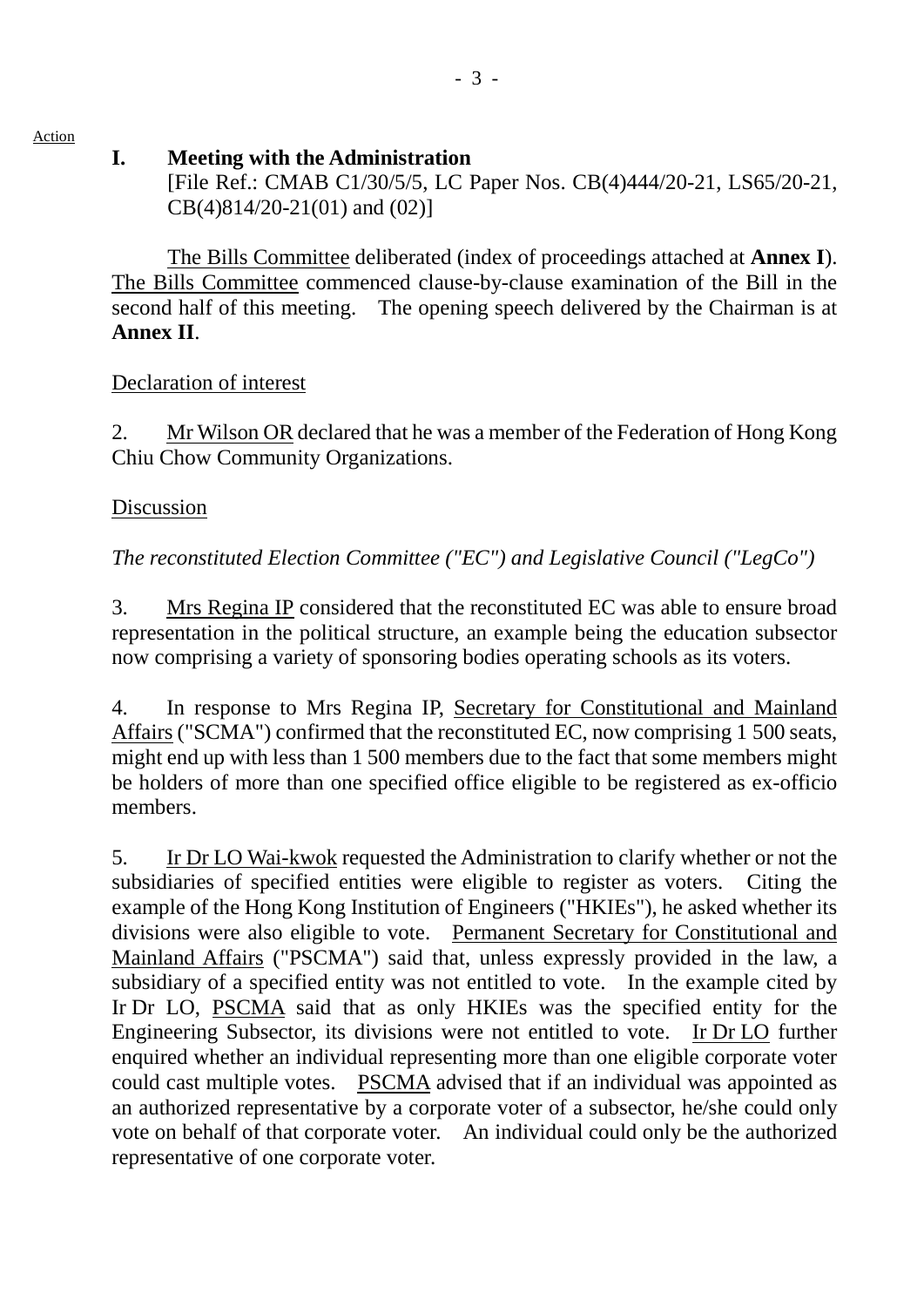- 4 -

6. Mr MA Fung-kwok said that the goals of improving the electoral system set out by Mr WANG Chen, the Deputy Chairman of the Standing Committee of the National People's Congress ("NPC"), were upholding the principle of "patriots administering Hong Kong", expanding the balanced and orderly political participation and achieving broader representation in line with Hong Kong's actual circumstances. He opined that the reconstituted Sports, Performing arts, Culture and Publications Subsector ("SPCP Subsector") seemed unable to achieve such goals. He pointed out that not only had the electorate size been largely reduced from some 4 000 voters to about 280 voters, some well-established and renowned organizations of the sectors concerned, such as the Hong Kong Institute for the Promotion of Chinese Culture and various district sports associations, were also now excluded. He pointed out that the distribution of seats amongst the four sub-subsectors concerned was also uneven. He requested the Administration to explain the relevant criteria and considerations.

7. Noting that the specified entities of the Associations of Chinese Fellow Townsmen Subsector were, among others, the associations of Chinese fellow townsmen that were recognized by those bodies and at county level or above, Mr Wilson OR expressed concerns about how the associations of Chinese fellow townsmen that were below county level would be represented in the reconstituted EC, and why the Federation of Hong Kong Chiu Chow Community Organizations was not amongst the specified bodies. He pointed out that there were 1.3 million Chiu Chow citizens in Hong Kong, who also loved the Country and loved Hong Kong. Members enquired whether it was still possible for the Administration to amend the specified entities of EC subsectors ("ECSS")/ functional constituencies ("FCs") at the present stage.

8. Mrs Regina IP remarked that the registration eligibility of many ECSSs had been tightened, and that the number of voters had been much reduced. She said that many senior industry members, such as the tourism industry, had been excluded from the electorate. She hoped that the Administration would agree to review in the future.

9. SCMA acknowledged that the reconstitution of EC and LegCo had brought about substantial changes to the electorate base and composition of some ECSSs/FCs. He explained that the goal of the reconstitution was to ensure political participation in a balanced and orderly manner and to achieve broader representation in line with Hong Kong's actual circumstances for the overall benefits of Hong Kong. In the delineation of eligible entities and corporate voters/electors for ECSSs/FCs, consideration was given to their representativeness, their substantial connection with the relevant subsector, and whether they would uphold the principle of "patriots administering Hong Kong". While the Administration understood that the new composition and electorate base of some ECSSs/FCs might not satisfy all members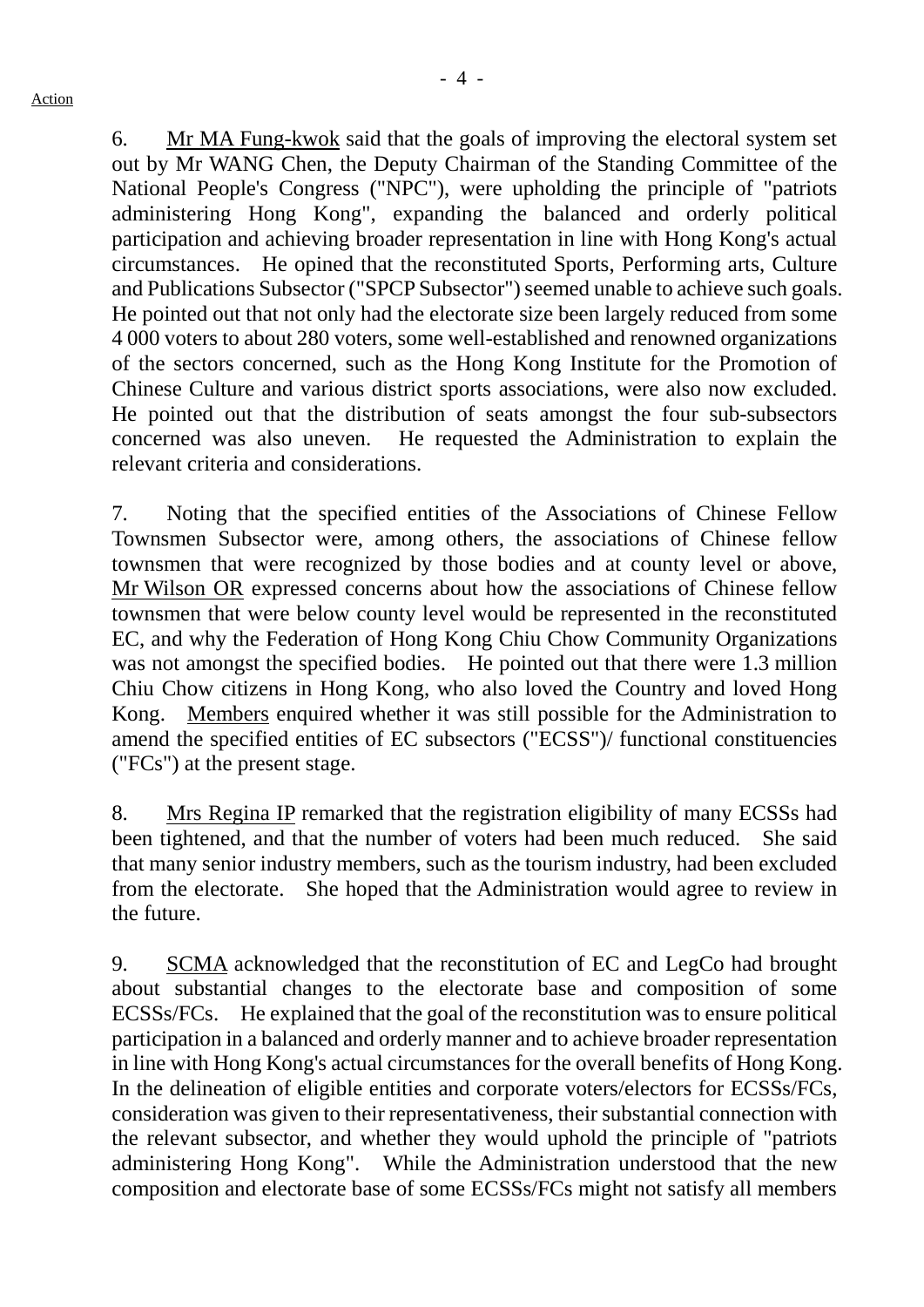and relevant stakeholders, SCMA appealed for members' understanding that improvements to the electoral system were for guaranteeing the sound and sustained implementation of "One Country, Two Systems" and enhancing the governance capability of HKSAR, so as to safeguard the long-term stability and prosperity of Hong Kong.

10. In response to members' further enquiries, SCMA advised that the specified entities for different ECSSs provided in the Annexes of the Schedule to the Chief Executive Election Ordinance (Cap. 569) ("CEEO") were not subject to challenges by individuals or bodies (such as raising objections in the electoral procedures), though legislative amendments could be proposed to revise the lists of the specified entities upon consideration of suggestions of members and relevant stakeholders. He added that the current proposals were the best available options.

11. Mr MA Fung-kwok expressed concerns that with the adoption of mixed election for the 15 elected seats in the SPCP Subsector and the removal of the four sub-subsectors, the performing arts industry might end up with no representative in EC. PSCMA advised that mixed election was adopted across different ECSSs, and that it was reasonable to apply it to the SPCP Subsector as well.

12. Ms Alice MAK enquired what would happen if the specified person eligible to be registered as an ex-officio member was a Principal Official ("PO"), such as the Chairman of the Lantau Development Advisory Committee, which was a specified office under the Architectural, Surveying, Planning and Landscape Subsector. PSCMA advised that if the specified person was a PO, directorate officer, administrative officer, information officer, police officer or any other civil servant who was holding a specified office in his or her official capacity, the specified person was ineligible to be registered as an ex-officio member. In general, the specified person of a relevant body would have to designate another person who was holding an office in that relevant body to be registered as the ex-officio member of the subsector concerned. PSCMA added that, although not specified in the law, in the case of POs, the PO should, as a general principle, designate another person in consultation with the relevant body rather than making the decision on his / her own.

13. In response to members' enquiry about the three-year operational requirement for becoming eligible corporate voters/electors in an ECSS/FC, PSCMA advised that while the authorized representatives of bodies, who might be members of the board of directors of a company, could change on an annual basis, this would not affect the eligibility of the body itself provided that it had been operating for not less than three years after acquiring relevant qualifications for the subsector concerned.

14. In response to Mr Frankie YICK's enquiry, PSCMA clarified that the eligible corporate voters of the Real Estate and Construction Subsector were those entitled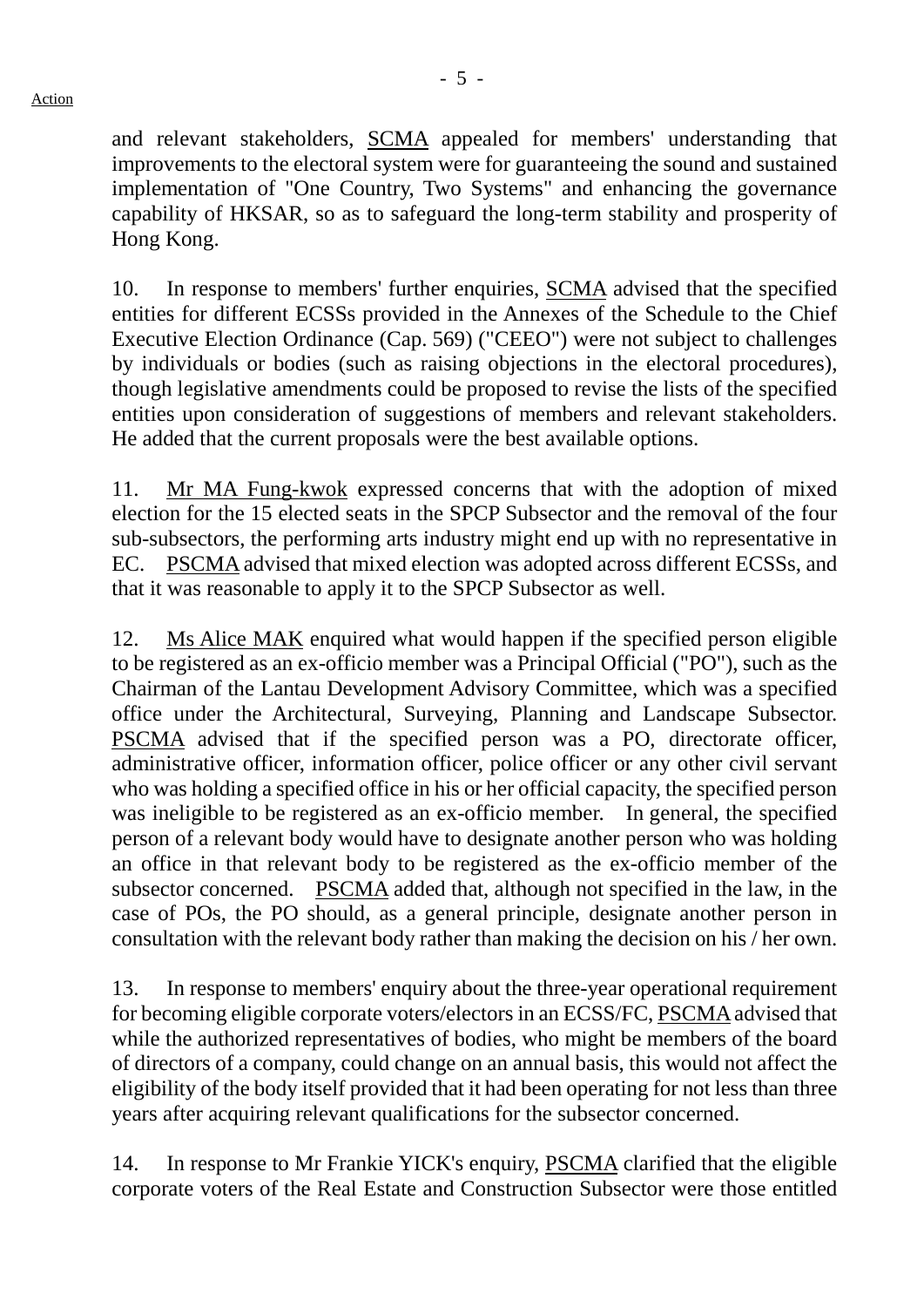to vote at the general committee or the executive committee of the relevant bodies (i.e. umbrella organizations), as opposed to the corresponding FC where eligible corporate electors were those entitled to vote at the general meeting of the relevant bodies.

15. Mr Frankie YICK expressed concerns that some umbrella organizations had more corporate members with voting rights in its committee (i.e. eligible to be registered as voters) than others. He asked whether this would lead to an uneven distribution of voting rights in the relevant ECSS. PSCMA said that in general, corporate members entitled to vote in the general committees or executive committees of the umbrella organizations would be eligible to be registered as a voter in the relevant ECSS. While the Administration had no plans to restrict the number of corporate members with such voting rights in an umbrella organisation, these umbrella organizations would have a fixed number of such corporate members by the time of the passage of the Bill, and any changes to the number as provided in their constitutions would require the approval of the Constitutional and Mainland Affairs Bureau.

16. The Deputy Chairman expressed concerns that the nomenclature of the five reconstituted geographical constituencies ("GCs") in the New Territories ("NT") was difficult to remember. He proposed revising them as "NT East", "NT South", "NT West", "NT North" and "Central NT". SCMA agreed to consider the suggestion.

17. Mr Tommy CHEUNG noted that in nominating persons selected by each relevant designated body to become its representatives in EC, the nominee should be a GC elector and had a substantial connection with the relevant subsector. He enquired about the definition of "substantial connection" in this regard. PSCMA advised that the meaning of "substantial connection with a body" was set out in section 3(2) of the Legislative Council Ordinance (Cap. 542) ("LCO"), which included, but was not limited to, being a member, partner, officer or employee of the body. A mechanism was also in place for challenging the eligibility of EC members returned by nomination.

#### *Multiple voting rights*

18. Noting from paragraph 46 of the relevant LegCo Brief that an EC member might cast up to three votes based on their different capacities, Dr Priscilla LEUNG requested the Administration to explain further the issue of multiple voting rights. PSCMA advised that every elector had one vote in GC, and an eligible elector had another vote in the relevant FC. For the 1 500 EC members, if they were eligible to vote in both the EC constituency ("ECC") and an FC, that elector could vote in both the ECC and the FC in a LegCo election. In other words, an EC member could

Admin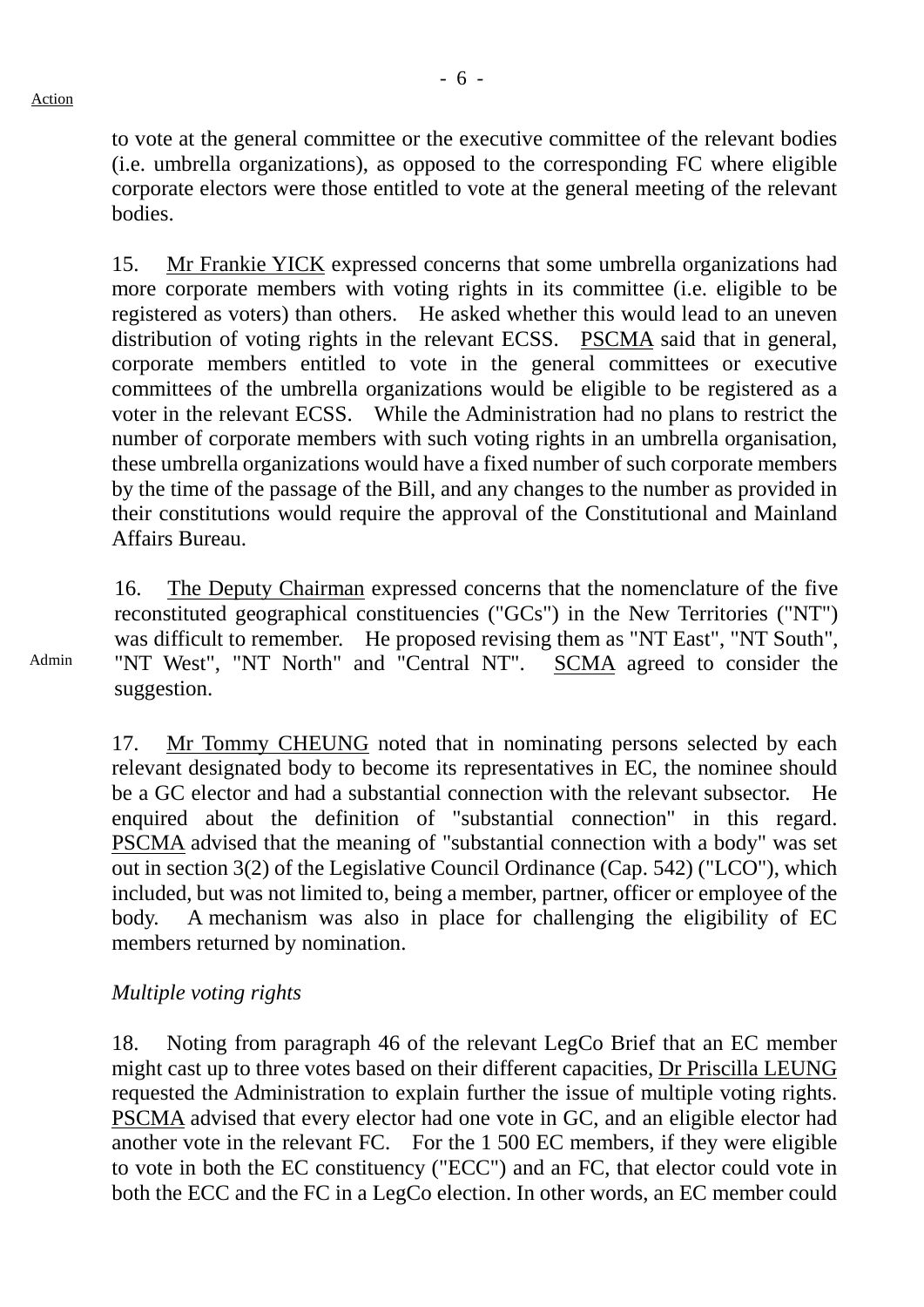cast up to three votes based on their different capacities. On rare occasions, if the EC member was also an authorized representative of an FC corporate elector, he/she could cast a fourth vote, but that vote was cast on behalf of the FC corporate elector concerned.

## *The Candidate Eligibility Review Committee ("CERC")*

19. Dr CHENG Chung-tai questioned why it was not expressly stipulated in the Bill that the chairperson and members of CERC could not run for the Chief Executive ("CE") election and LegCo elections. He further expressed concerns that while CE had earlier stated that she would withdraw from the relevant discussions of the Committee for Safeguarding National Security of the Hong Kong Special Administrative Region ("the Committee on National Security") if she was seeking to be re-elected, such an arrangement was not expressly provided for in the Bill. SCMA said that as CE had stated the above in public, the said arrangements would be made if the situation arose. Hence, there should not be concern about any conflict of interests with CE being the Chairman of the Committee on National Security.

20. Dr CHENG Chung-tai said that as CE had mentioned that members of society outside the Government would be appointed as CERC members, he expressed concerns about the security measures in place as CERC members would have access to classified information such as information relating to national security. SCMA said that to qualify for appointment to CERC, these members of society would be reputed persons in society, had served the society for a long time and had a good knowledge of the operation of the HKSAR Government. They must also be patriots as they would have to judge whether the candidate complied with the legal requirements and conditions for upholding the Basic Law and bearing allegiance to HKSAR of the People's Republic of China. He added that appropriate administrative arrangements would be put in place to ensure that all CERC members had to observe confidentiality requirements.

21. Noting that the proposed offence of interfering with CERC would entail a maximum penalty of a fine not exceeding level 5 (i.e. \$50,000), Mr CHAN Hak-kan considered that the penalty level was not commensurate with the heavy political pressure borne by CERC members and would not achieve sufficient deterrent effect. He suggested that the Administration should consider enhancing the penalty and introducing imprisonment penalty as well.

22. PSCMA explained that the proposed penalty level was on par with that for the offence of interfering with Returning Officers as stipulated in LCO and CEEO. That said, SCMA said that the Administration would consider the suggestion.

Admin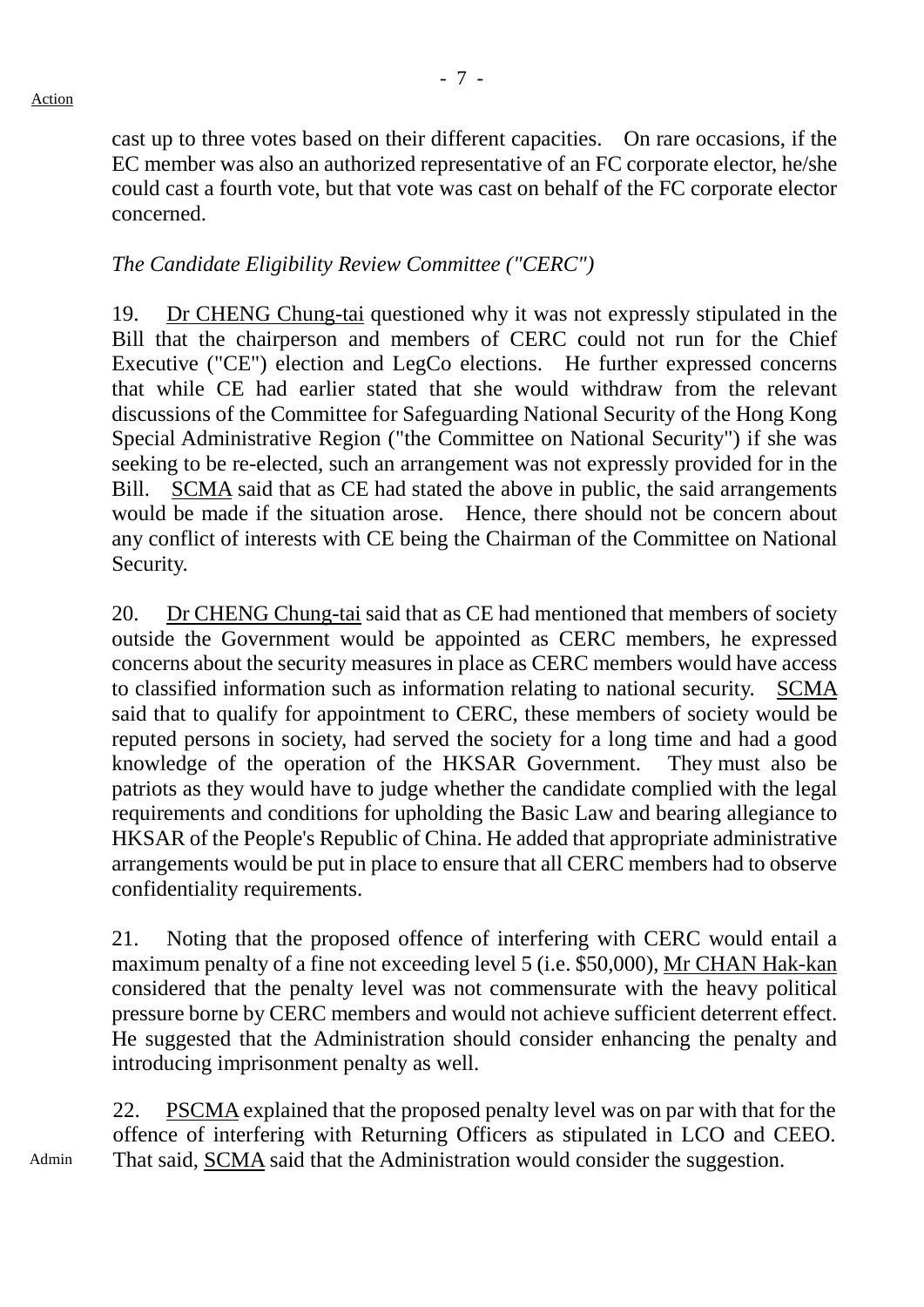*Amending the election date for the 2021 LegCo General Election ("LCGE") stipulated in the Emergency (Date of General Election) (Seventh Term of the Legislative Council) Regulation (Cap. 241L)*

23. Mr Paul TSE expressed concerns about the announcement of the date of the 2021 LCGE by way of amendments to the Emergency (Date of General Election) (Seventh Legislative Council) Regulation (Cap. 241L) ("the Regulation"). He called on the Administration to resort to the existing mechanism under the LCO to announce the date of the 2021 LCGE.

24. Law Officer (Special Duties) (Acting) advised that as the current date of the 2021 LCGE was prescribed by the Regulation, the Administration had no choice but to amend the Regulation to revise the date of the 2021 LCGE accordingly. This would be a one-off arrangement and election dates of subsequent LCGEs would be set normally pursuant to LCO.

25. The Chairman noted that the 2021 LCGE was scheduled to be held on 19 December 2021. If the seventh term of LegCo were to begin on 1 January 2022, it would leave only nine working days for elected Members to prepare for the new LegCo term. SCMA advised that the timeframe for enacting the legislative amendments to implement the amended Annex I and Annex II to the Basic Law, and then holding the 2021 ECSS Ordinary Election ("ECSSOE") and the 2021 LCGE in tandem, was very tight. He explained that 19 December 2021 was the earliest possible date for holding the 2021 LCGE. For subsequent terms of LegCo, the Administration would consider holding the corresponding LCGEs on a date further ahead of the start date of the LegCo term.

26. Noting that the seventh term of LegCo would start in January 2022, Mr MA Fung-kwok enquired about its end date, as well as the arrangements of the remainder of the current LegCo term.

27. PSCMA and Principal Assistant Secretary (Constitutional and Mainland Affairs) 2 advised that in accordance with Article 69 of the Basic Law, the term of office of LegCo shall be four years. As such, the start date of subsequent terms would be changed according to the start date of the seventh term of LegCo. The arrangement of LegCo business for the remainder of the current term, which was extended in accordance with NPC's decision, would be considered and determined by LegCo.

## *Arrangements for upcoming elections*

28. Members expressed concerns about the lingering COVID-19 pandemic affecting the upcoming elections, in particular for Hong Kong residents residing in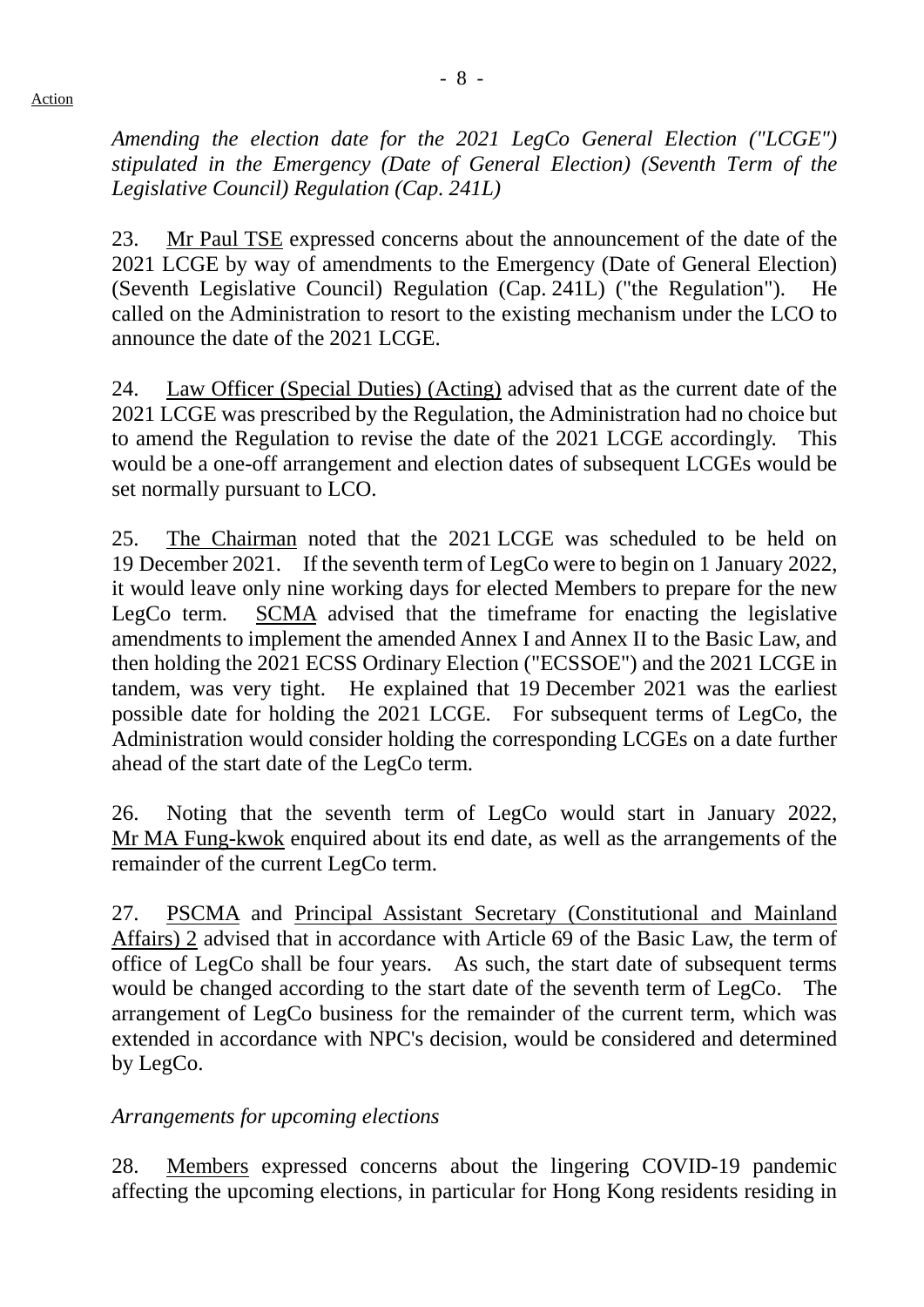- 9 -

the Mainland who might be barred from coming back to Hong Kong to cast their votes. They enquired whether measures were in place to assist those voters/electors. SCMA said that the Administration would work with the Electoral Affairs Commission to formulate the most appropriate voting arrangements and different contingency plans in face of possible disruptions caused by the pandemic, including exploring the setting up of voting booths at boundary control points to facilitate voting by Hong Kong residents residing in the Mainland.

29. Dr Priscilla LEUNG noted that the election expenses limit ("EEL") for each GC in the 2021 LCGE had been raised substantially vis-à-vis the 2016 LCGE, while the size of GCs had been reduced. She enquired about the calculation mechanism.

30. PSCMA said that the calculation of the EEL for a GC was based on the EEL of each District Council ("DC") Constituency Area ("DCCA") from the DC Ordinary Election in 2019 and the number of DCCAs covered by the GC concerned, with a slight upward adjustment taking into account the inflation level in 2020.

31. Mr Wilson OR called on the Administration to prescribe in the legislative amendment to allow the use of the priority queues at polling booths by persons aged below 70 who had physical difficulties to wait in queues. PSCMA said that the proposed amendments to the Electoral Affairs Commission (Electoral Procedure) (Legislative Council) Regulation (Cap. 541D), the Electoral Affairs Commission (Electoral Procedure) (District Councils) Regulation (Cap. 541F), and the Electoral Affairs Commission (Electoral Procedure) (Election Committee) Regulation (Cap. 541I) would empower Presiding Officers ("PRO") to set up a special queue (i.e. the priority queue) for "electors in need, namely electors whose age is 70 or above, pregnant women, and persons who are likely to suffer from severe physical pain or suffering when queuing to vote due to illness, injury or disability". Also, a person could demonstrate to a PRO his/her physical need to use the priority queue.

*Arrangement of voter registration ("VR")*

32. Members expressed concerns about VR arrangement for the upcoming elections for individual electors or corporate electors/voters of ECSSs/FCs, in particular those affected by the reconstitution of EC and LegCo. They called on the Administration to explain clearly the VR arrangements to electors/voters concerned.

33. PSCMA advised that normally, all eligible individuals and bodies had to register as an elector/voter by 2 May 2021 to be included in the registers of electors/voters published subsequently and to participate in the upcoming elections. As a special arrangement in 2021, the Administration would allow individuals and bodies who were eligible to register in the ECSSs and FCs which were newly created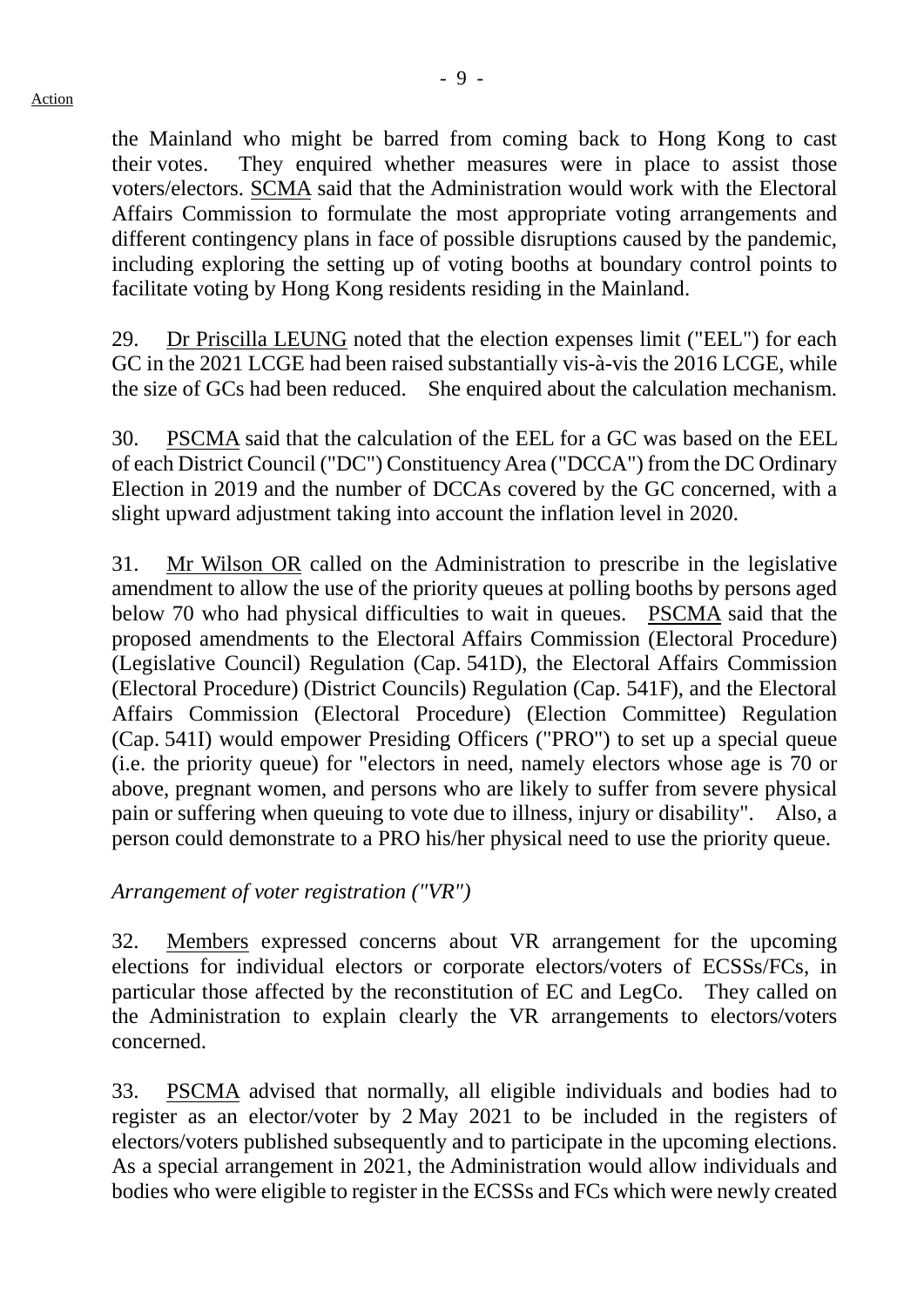or whose registration eligibilities had been revised, as well as the electors/voters who were no longer eligible to register in their original ECSSs/FCs, but were nonetheless eligible to register in other ECSSs/FCs, to submit VR applications after 2 May 2021. As the reconstitution of EC entailed major changes to its composition, individuals and bodies who met the registration eligibilities for ECSS (whether they were existing voters or not) should submit VR applications after the Bill took effect and not later than the special VR deadline of 5 July 2021. On the other hand, existing GC electors would not need to re-register despite the reconstitution of GCs.

34. With regard to the proposed adoption of the electronic polling and voter/elector registers for the upcoming elections, members expressed concerns about the security measures to protect the electronic registers from theft or unauthorized access. Members also took the view that the Administration should adopt the new arrangements at the 2021 ECSSOE to ensure that electronic polling would operate properly.

35. SCMA advised that the Administration would hire consultants to conduct audits on security and data privacy for the systems developed for electronic polling. PSCMA supplemented that the electronic registers would be stored centrally on the Government Cloud Infrastructure Services, which meant that the data would be secure even if the hardware terminals were stolen or lost.

36. Principal Assistant Secretary (Constitutional and Mainland Affairs) 3 explained that electronic equipment would be set up at the ballot paper issuing desks of polling stations to facilitate the process of ascertaining an elector's eligibility against the electronic register, which could aid in the smooth provision of the appropriate set of ballot paper(s) to the elector. Also, the use of registers of electors in printed form would be replaced by the use of an electronic copy accessible by equipment at the ballot paper issuing desks, which would facilitate a much more accurate recording process of the electors/voters who have obtained their ballot paper(s) on the registers of electors, minimizing human errors in the relevant electoral process.

## *Term of office of EC*

37. Members noted that according to the proposed amended section 9 of the CEEO, while the term of office of EC constituted on 22 October 2021 would end on 21 October 2026, the next EC shall be constituted on 1 February in the year in which the term of office of CE is to expire (i.e. 2027). Members expressed concerns that there would be a "vacuum period" between 21 October 2026 and 1 February 2027. Mr Paul TSE considered it problematic with such a long vacuum period for EC as LegCo might have by-elections during the vacuum period, but that EC would then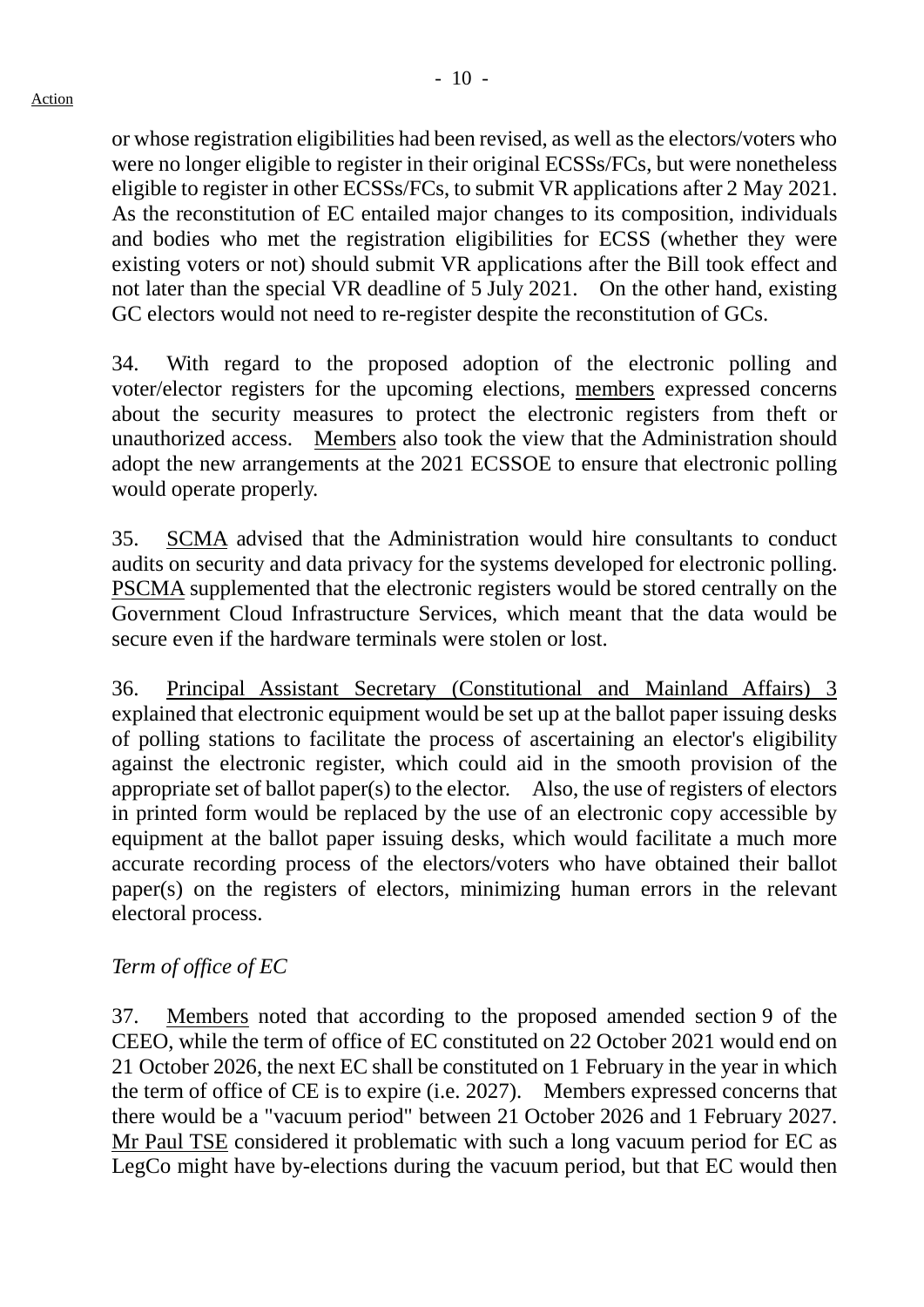Admin

be unable to perform its statutory functions. Mr Tommy CHEUNG shared the concerns and considered that the Administration should follow up the matter.

38. PSCMAadvised that the HKSAR Government had received clear instructions from the central authorities that the legislative amendments could only specify the date of the current EC. As to the future arrangements for EC, it was noted that the central authorities would have another decision, but that would not be made in the near future. Noting the Administration's explanation, Mr Paul TSE suggested that section 9(2) of CEEO could be repealed to allow flexibility for any new arrangements to be made with EC in future. SCMA agreed to consider the suggestion.

39. Members noted that the next meeting would be held on Monday, 19 April 2021, at 8:30 am.

*(At 10:31 am, the Deputy Chairman took the chair in the absence of the Chairman. The Chairman resumed the chair at 10:44 am.)*

## **II. Any other business**

40. There being no other business, the meeting ended at 12:58 pm.

Council Business Division 4 Legislative Council Secretariat 20 August 2021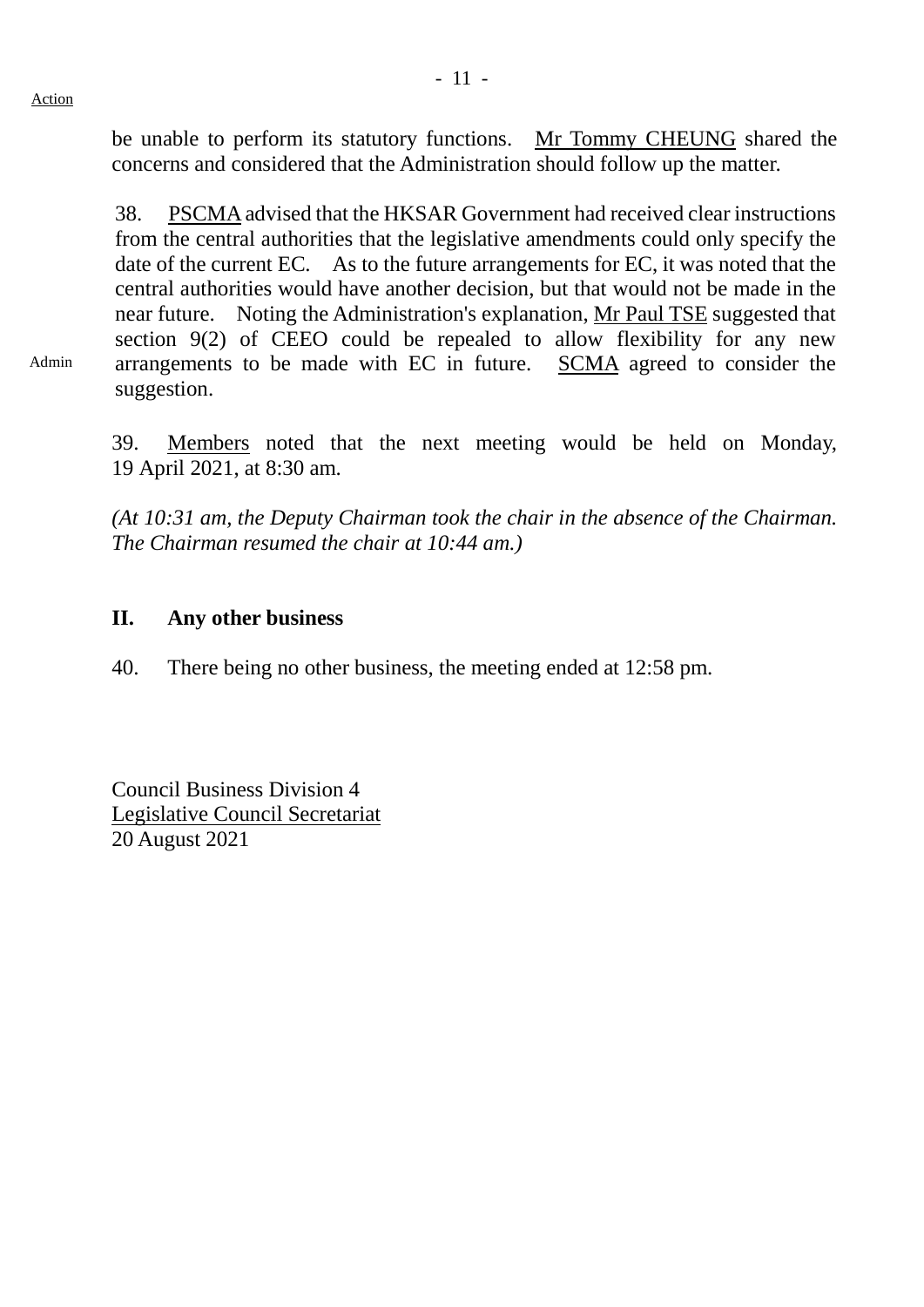## **Annex I**

# **Proceedings of the first meeting of the Bills Committee on Improving Electoral System (Consolidated Amendments) Bill 2021 on Saturday, 17 April 2021, at 9:00 am in Conference Room 1 of the Legislative Council Complex**

| <b>Time</b><br><b>Marker</b> | Speaker(s)                                                  | Subject(s)                                                                                                                                                                                                                                                                                                            | <b>Action</b><br>required                                                                          |
|------------------------------|-------------------------------------------------------------|-----------------------------------------------------------------------------------------------------------------------------------------------------------------------------------------------------------------------------------------------------------------------------------------------------------------------|----------------------------------------------------------------------------------------------------|
| $000409 -$<br>001009         | Chairman                                                    | Opening speech of the Chairman (Chinese version only)<br>(see Annex II)                                                                                                                                                                                                                                               |                                                                                                    |
| $001010 -$<br>001720         | Chairman<br>Mrs Regina IP<br>Ms Alice MAK<br>Administration | Discussion on the policy aspects of the Improving<br>Electoral System (Consolidated Amendments) Bill 2021<br>("the Bill")<br>Discussion on issues relating to ex-officio members<br>$\blacksquare$<br>Election<br>Committee<br>("EC")<br>of<br>the<br>and<br>implementation of the electronic poll register<br>system |                                                                                                    |
| $001721 -$<br>002241         | Chairman<br>Ir Dr LO Wai-kwok<br>Administration             | Discussion on the eligibility of corporate voters for<br>$\overline{\phantom{a}}$<br>EC subsectors and appointment of authorized<br>representatives by specified entities                                                                                                                                             |                                                                                                    |
| $002242 -$<br>002820         | Chairman<br>Dr CHENG Chung-tai<br>Administration            | Concerns on whether the chairperson and members<br>$\frac{1}{2}$<br>of the Candidate Eligibility Review Committee<br>("CERC") could run for the Chief Executive and the<br>Legislative Council ("LegCo") elections                                                                                                    |                                                                                                    |
| $002821 -$<br>003620         | Chairman<br>Mr MA Fung-kwok<br>Administration               | Concerns on the changes made to the composition of<br>$\blacksquare$<br>the Sports, Performing Arts, Culture and Publication<br>("SPCP") Subsector                                                                                                                                                                    |                                                                                                    |
| $003621 -$<br>004057         | Chairman<br>Mr Tommy CHEUNG<br>Administration               | Enquiry about the eligibility criteria for becoming<br>$\overline{\phantom{a}}$<br>corporate<br>voters/electors<br>for<br>certain<br>EC<br>subsectors/LegCo functional constituencies ("FCs")                                                                                                                         |                                                                                                    |
| $004058 -$<br>004549         | Chairman<br>Mr CHAN Hak-kan<br>Administration               | Discussion on issues relating to the operation of<br>$\overline{\phantom{a}}$<br>CERC and the penalty level for the proposed offence<br>of interfering with CERC                                                                                                                                                      | Admin. to<br>consider<br><b>Mr CHAN</b><br>Hak-kan's<br>suggestion<br>$1$ (para. 22 of<br>minutes) |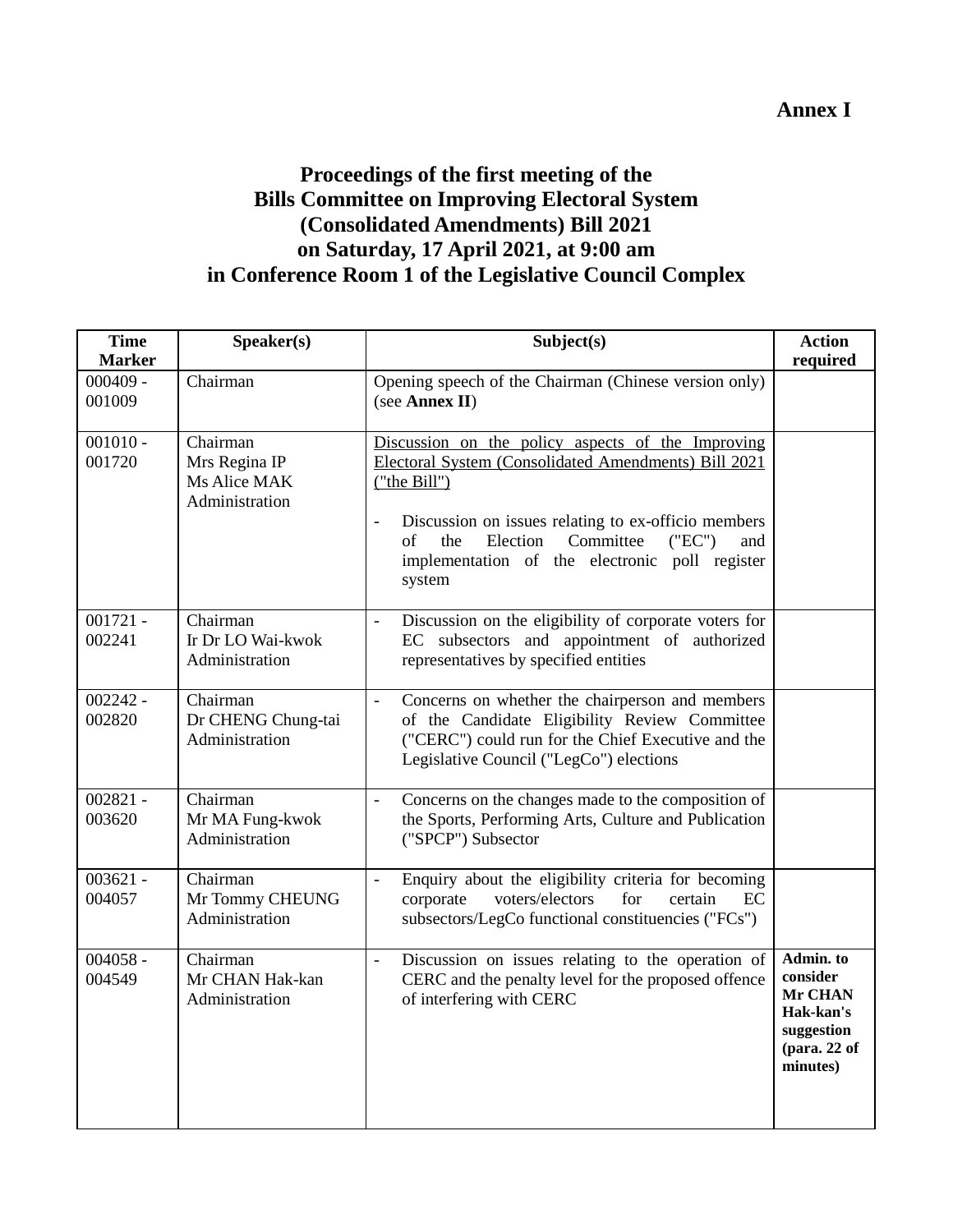| <b>Time</b>                 | Speaker(s)                                                       | Subject(s)                                                                                                                                                                                                                                                            | <b>Action</b>                                                                                      |
|-----------------------------|------------------------------------------------------------------|-----------------------------------------------------------------------------------------------------------------------------------------------------------------------------------------------------------------------------------------------------------------------|----------------------------------------------------------------------------------------------------|
| <b>Marker</b><br>$004550 -$ | Chairman                                                         |                                                                                                                                                                                                                                                                       | required                                                                                           |
| 005111                      | Dr Priscilla LEUNG<br>Administration                             | Enquiries on the multiple voting rights of EC<br>$\overline{\phantom{a}}$<br>members and the proposed election expenses limits<br>for geographical constituencies ("GCs") in the 2021<br>LegCo General Election                                                       |                                                                                                    |
| $005112 -$<br>005656        | Chairman<br>Mr Wilson OR<br>Administration                       | Concerns on issues relating to the specified entities<br>$\overline{\phantom{a}}$<br>of the Associations of Chinese Fellow Townsmen<br>Subsector                                                                                                                      |                                                                                                    |
| $005657 -$<br>010136        | Chairman<br>Deputy Chairman<br>Administration                    | Concerns about the nomenclature of the five<br>$\equiv$<br>reconstituted GCs in the New Territories                                                                                                                                                                   | Admin. to<br>consider the<br><b>Deputy</b><br>Chairman's<br>suggestion<br>(para. 16 of<br>minutes) |
| $010137 -$<br>010625        | Chairman<br>Mr Frankie YICK<br>Administration                    | Enquiries on the eligibility for registration as<br>corporate voters for EC subsectors                                                                                                                                                                                |                                                                                                    |
| $010626 -$<br>011657        | $\overline{C}$ hairman<br>Mr Paul TSE<br>Administration          | Discussion on issues relating to the proposed<br>$\frac{1}{2}$<br>amendment of the election date for the 2021 LegCo<br>General Election stipulated in the Emergency<br>(Date of General Election) (Seventh Term of the<br>Legislative Council) Regulation (Cap. 241L) |                                                                                                    |
| $011658 -$<br>012128        | Chairman<br>Mrs Regina IP<br>Administration                      | Concerns on the registration eligibility of EC<br>$\overline{\phantom{a}}$<br>subsectors and issues relating to the registration of<br>ex-officio members of EC                                                                                                       |                                                                                                    |
| $012129 -$<br>012959        | Chairman<br>Ms Alice MAK<br>Dr CHENG Chung-tai<br>Administration | Enquiries on voter registration ("VR") arrangements<br>$\overline{\phantom{a}}$                                                                                                                                                                                       |                                                                                                    |
| $013000 -$<br>013411        | Chairman<br>Mr MA Fung-kwok<br>Administration                    | Concerns about the allocation of seats for the SPCP<br>$\overline{\phantom{a}}$<br>Subsector                                                                                                                                                                          |                                                                                                    |
| $013412 -$<br>014424        | Chairman<br>Mr Paul TSE<br>Mr Frankie YICK<br>Administration     | Enquiry on the registration eligibility of certain<br>EC subsectors/FCs                                                                                                                                                                                               |                                                                                                    |
| $014425 -$<br>015039        | Deputy Chairman<br>Mr Wilson OR<br>Administration                | Enquiries on VR and electoral arrangements<br>$\overline{\phantom{a}}$                                                                                                                                                                                                |                                                                                                    |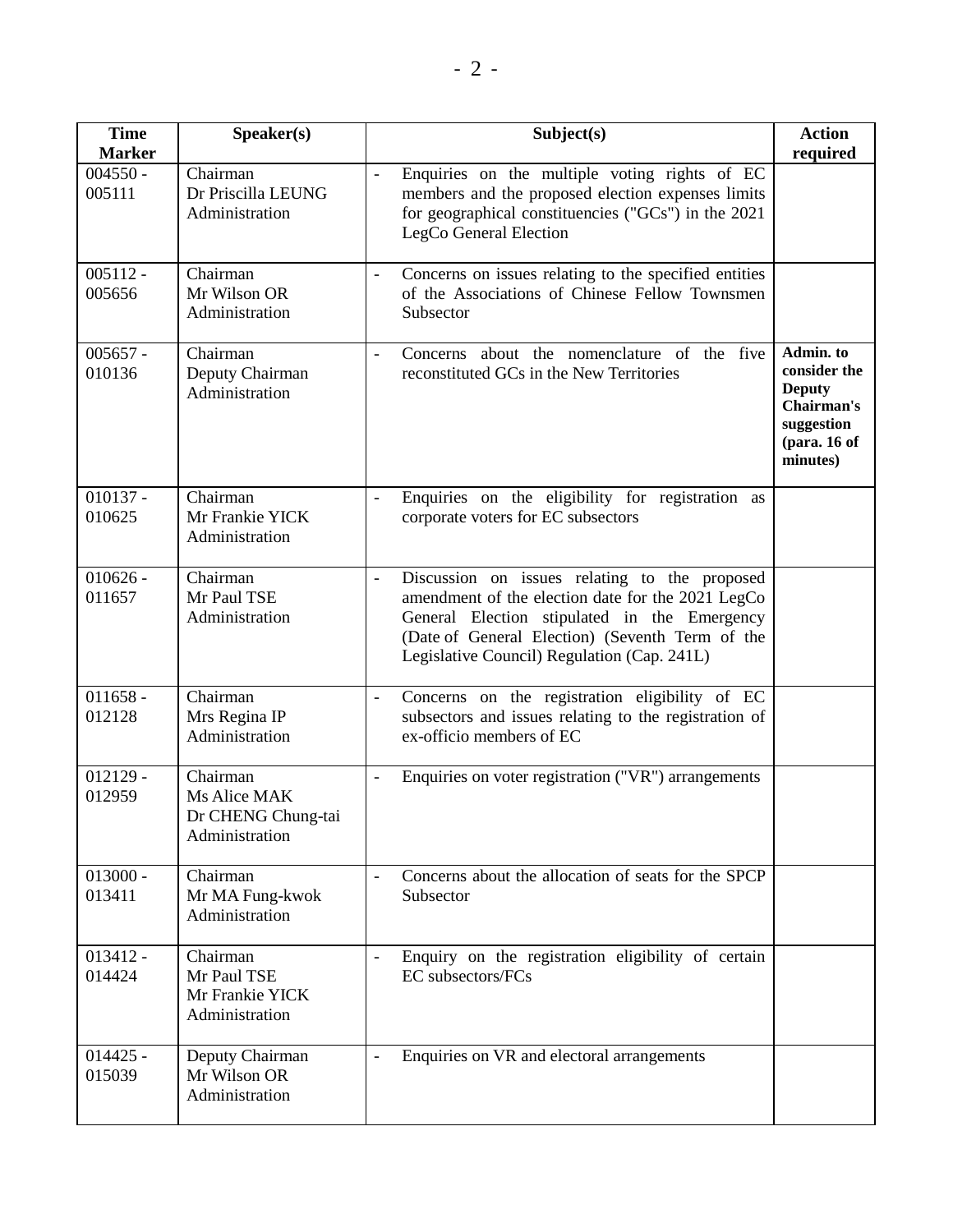| <b>Time</b><br><b>Marker</b> | Speaker(s)                                                                                                                                                                        | Subject(s)                                                                                                                                                                                                                                                                                                                           | <b>Action</b><br>required                                                                  |
|------------------------------|-----------------------------------------------------------------------------------------------------------------------------------------------------------------------------------|--------------------------------------------------------------------------------------------------------------------------------------------------------------------------------------------------------------------------------------------------------------------------------------------------------------------------------------|--------------------------------------------------------------------------------------------|
| $015040 -$<br>015518         | Chairman<br>Dr Priscilla LEUNG<br>Administration                                                                                                                                  | Discussion on the reconstitution of EC and issues<br>$\frac{1}{2}$<br>relating to GCs                                                                                                                                                                                                                                                |                                                                                            |
| $015519 -$<br>020028         | Chairman<br>Mr Tommy CHEUNG<br>Administration                                                                                                                                     | Enquiry about the definition of "substantial<br>$\overline{\phantom{a}}$<br>connection" in relation to the nomination of EC<br>members by designated bodies                                                                                                                                                                          |                                                                                            |
| $020029 -$<br>021249         |                                                                                                                                                                                   | <b>Break</b>                                                                                                                                                                                                                                                                                                                         |                                                                                            |
| $021250 -$<br>022629         | Chairman<br>Ir Dr LO Wai-kwok<br>Senior Assistant Legal<br>Adviser<br>Mr MA Fung-kwok<br>Administration                                                                           | Commencement of clause-by-clause examination of the<br><b>Bill</b><br>Examination of the long title, and clauses $1(1)$ and $(2)$ , $2$ ,<br>3 and 4 of the Bill<br>Discussion on matters relating to the proposed<br>$\frac{1}{2}$<br>amendment of the election date for the 2021 LegCo<br>General Election stipulated in Cap. 241L |                                                                                            |
| $022630 -$<br>023200         | Chairman<br>Administration                                                                                                                                                        | Examination of clauses 380, 396 and 397 of the Bill                                                                                                                                                                                                                                                                                  |                                                                                            |
| $023201 -$<br>025143         | Chairman<br>Mr MA Fung-kwok<br>Mr CHAN Hak-kan<br>Mrs Regina IP<br>Mr Tommy CHEUNG<br>Mr Paul TSE<br>Ms Alice MAK<br>Dr Priscilla LEUNG<br>Administration                         | Discussion on the arrangements for clause-by-clause<br>examination of the Bill                                                                                                                                                                                                                                                       |                                                                                            |
| $025144 -$<br>025912         | Chairman<br>Mr Tommy CHEUNG<br>Ms Alice MAK<br>Administration                                                                                                                     | Examination of clauses 380, 396 and 397 of the Bill<br>Enquiry on the composition of EC subsectors as set<br>$\frac{1}{2}$<br>out in the Schedule to the Chief Executive Election<br>Ordinance (Cap. 569)                                                                                                                            |                                                                                            |
| $025913 -$<br>032146         | Chairman<br>Deputy Chairman<br>Mr WONG Kwok-kin<br>Mr Paul TSE<br>Ir Dr LO Wai-kwok<br>Dr Priscilla LEUNG<br>Mr Wilson OR<br>Mr MA Fung-kwok<br>Mr Tommy CHEUNG<br>Administration | Examination of clauses $1(3)$ and 382 of the Bill<br>Concerns on issues relating to the term of office of<br>$\overline{\phantom{a}}$<br>EC                                                                                                                                                                                          | Admin. to<br>consider<br>Mr Paul<br><b>TSE's</b><br>suggestion<br>(para. 38 of<br>minutes) |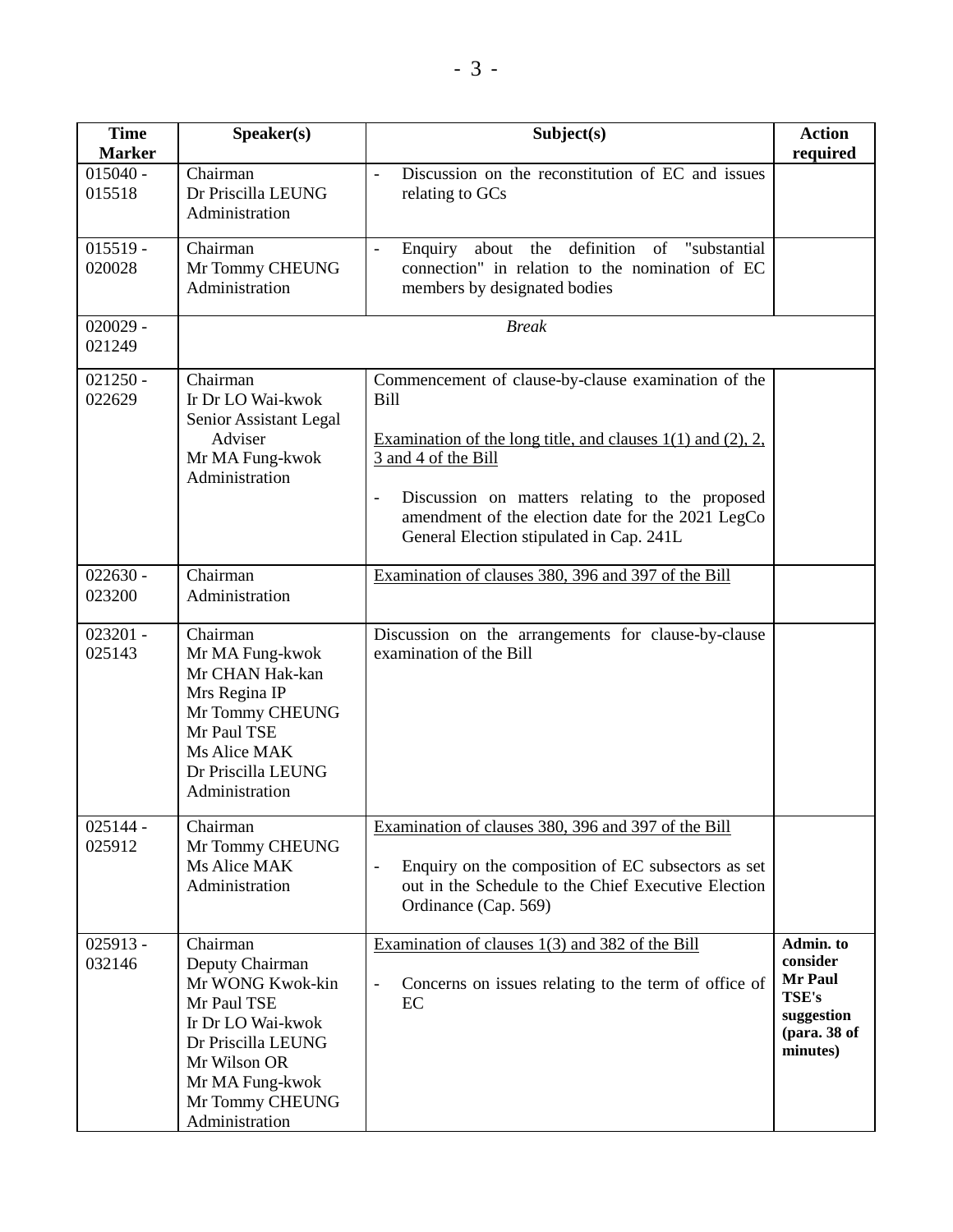| <b>Time</b><br><b>Marker</b> | Speaker(s)                                                                         | Subject(s)                                                                                                                                                                                                                                                                                          | <b>Action</b><br>required |
|------------------------------|------------------------------------------------------------------------------------|-----------------------------------------------------------------------------------------------------------------------------------------------------------------------------------------------------------------------------------------------------------------------------------------------------|---------------------------|
| $032147 -$<br>034425         | Chairman<br>Mr MA Fung-kwok<br>Dr CHENG Chung-tai<br>Mr Paul TSE<br>Administration | Examination of clauses $1(4)(a)$ , (b), (d), 175, 177, 179<br>and 368 of the Bill<br>Enquiries on the proposed amendments to section 2<br>$\overline{\phantom{a}}$<br>of the Electoral Affairs Commission (Nominations<br>Committee)<br>Advisory Committees<br>(Election)<br>Regulation (Cap. 541H) |                           |
| $034426 -$<br>040200         | Chairman<br>Mr MA Fung-kwok<br>Ir Dr LO Wai-kwok<br>Ms Alice MAK<br>Administration | Examination of clauses 182, 183, 455 and 458 of the Bill<br>Enquiries on the proposed amendments to section 1<br>$\overline{\phantom{a}}$<br>of the Electoral Affairs Commission (Electoral<br>Procedure) (Election Committee)<br>Regulation<br>(Cap. 541I)                                         |                           |
| $040201 -$<br>040239         | Chairman<br><b>Members</b>                                                         | Date of next meeting and closing remarks                                                                                                                                                                                                                                                            |                           |

Council Business Division 4 Legislative Council Secretariat 20 August 2021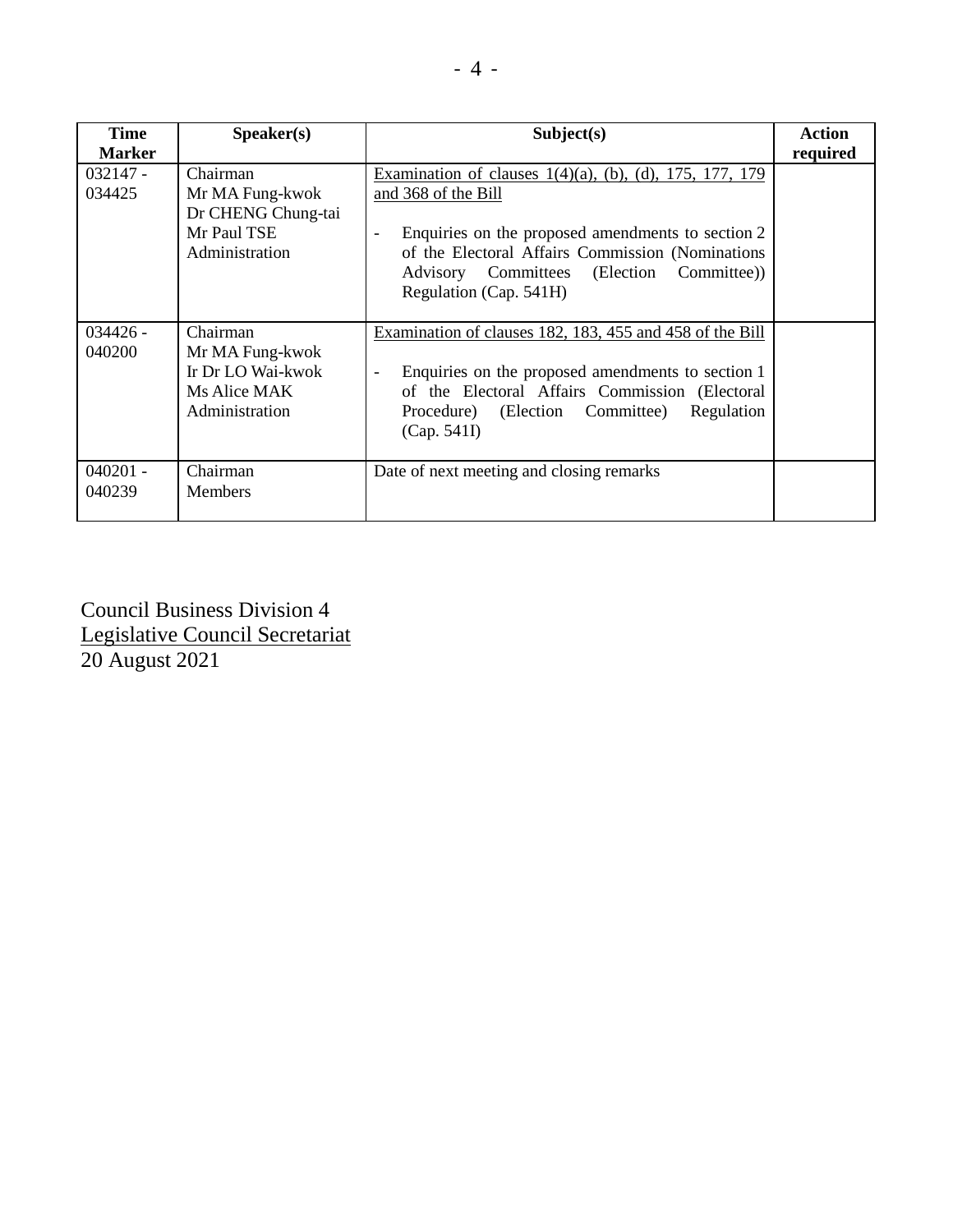# 《**2021** 年完善選舉制度**(**綜合修訂**)**條例草案》委員會 **2021** 年 **4** 月 **17** 日會議

#### 主席廖長江議員的發言稿

各位委員早晨,今天是法案委員會的第一次會議,我想 再說明,內務委員會於 3 月 19 日會議上決定,當政府當局將 《2021 年完善選舉制度(綜合修訂)條例草案》在 4 月 14 日提 交立法會首讀後,早前就人大關於完善香港選舉制度的決定而 成立的小組委員會便會轉為本法案委員會。內務委員會亦決 定,小組委員會的委員全部自動轉為本法案委員會的委員,而 主席及副主席的人選亦維持不變。這是我想交待的一些背景資 料,讓公眾了解。

另外,我想向大家說明有關今天會議的安排:

- 1. 在今早會議,我會先讓委員就條例草案部分的內容,在 政策方面進行最多不超過二小時的討論。我所指「部分 的內容」,就是《人大決定》或經修訂的基本法附件 I 及 II 所沒有涵蓋(或沒有明顯涵蓋)的事項,包括(大家 可參閱已放在大家枱上的一張列表):
	- (a) 修改《緊急情況 (換屆選舉日期 )(第七屆立法會 ) 規例》(第 241L 章)所載的 2021 年立法會換屆選 舉選舉日期;
	- (b) 地方選區的名稱及劃界;
	- (c) 訂定自 2021 年立法會換屆選舉起的地方選區、功 能界別及選委會界別的選舉開支上限;
	- (d) 在《選舉(舞弊及非法行為)條例》中加入新的罪 行以禁止任何人在選舉期間內藉公開活動煽惑他 人不投票、投白票或廢票,以及訂明任何人故意 妨礙或阻止另一人在選舉中投票,即屬干犯舞弊 行為;